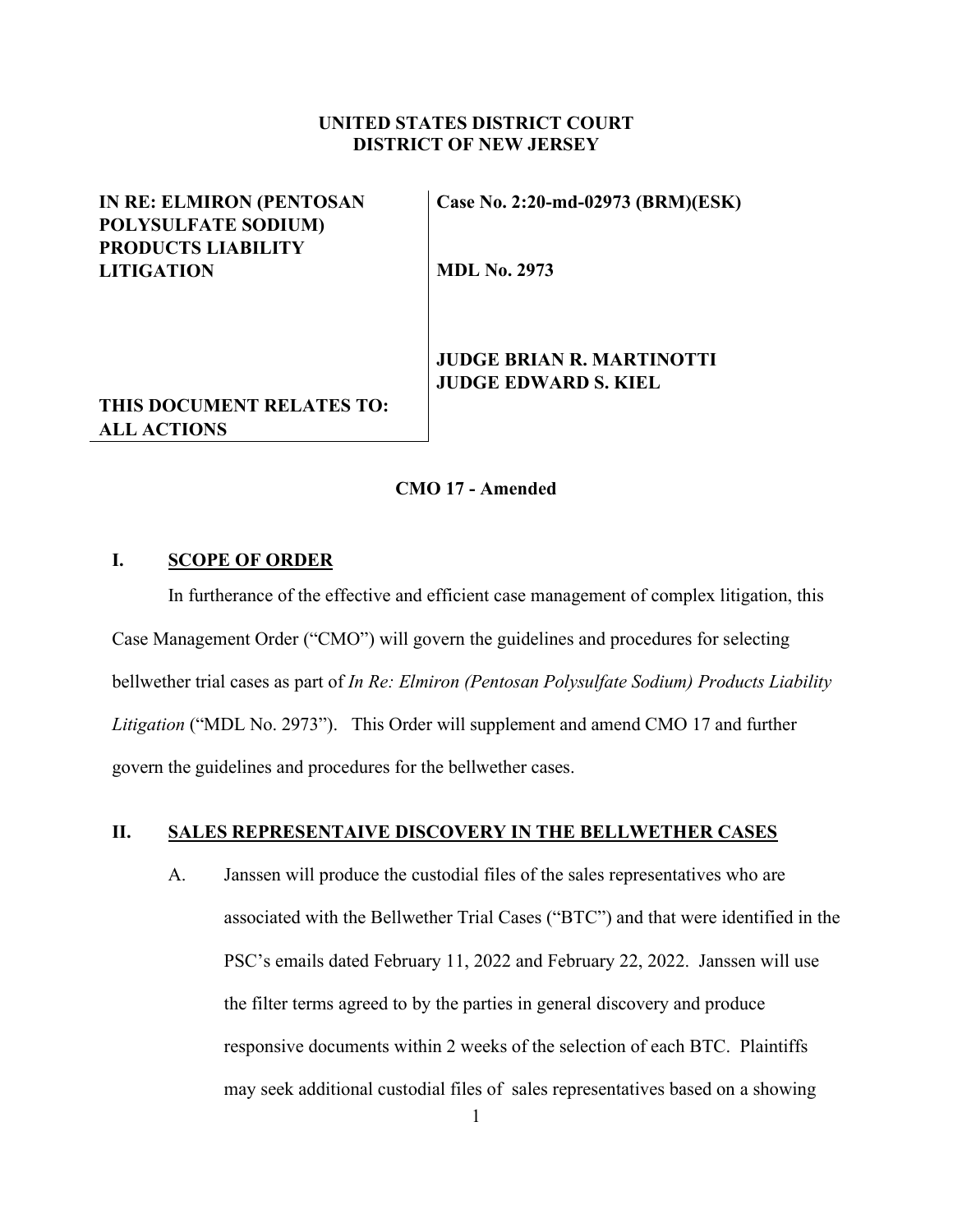that newly discovered information not previously available demonstrates that said sales representative(s) may have discoverable/relevant information to the given BTC. If plaintiffs seek additional custodial files of sales representatives, the parties shall meet and confer regarding the production and immediately raise any disputes with Judge Polifroni.

- B. Plaintiffs may take up to 5 depositions per BTC, which may consist of some combination of sales representatives and/or up to 3 district managers ("DM") who directly supervised a sales representative during the time when he or she detailed Elmiron to plaintiff's prescribing healthcare provider. The title "district manager" is not intended to be a limitation, i.e., if there are other titles that have been used to describe a direct supervisor of a sales representative, such titles are intended to be covered by the term "district manager." Plaintiffs reserve their right to seek depositions of other, more senior managers who had supervisory responsibilities for relevant BTC sales representatives in connection with general discovery and defendants reserve their right to object to such requests, and the parties will raise any disputes over such requests with Judge Polifroni.
- C. To the extent plaintiffs seek to depose a DM, Janssen will produce a custodial file for each DM chosen. Janssen will continue its efforts to locate additional information about the identities of DMs who directly supervised one or more of the representatives associated with the BTCs and, where available, will provide that information to plaintiffs within 3 business days of the selection of any BTC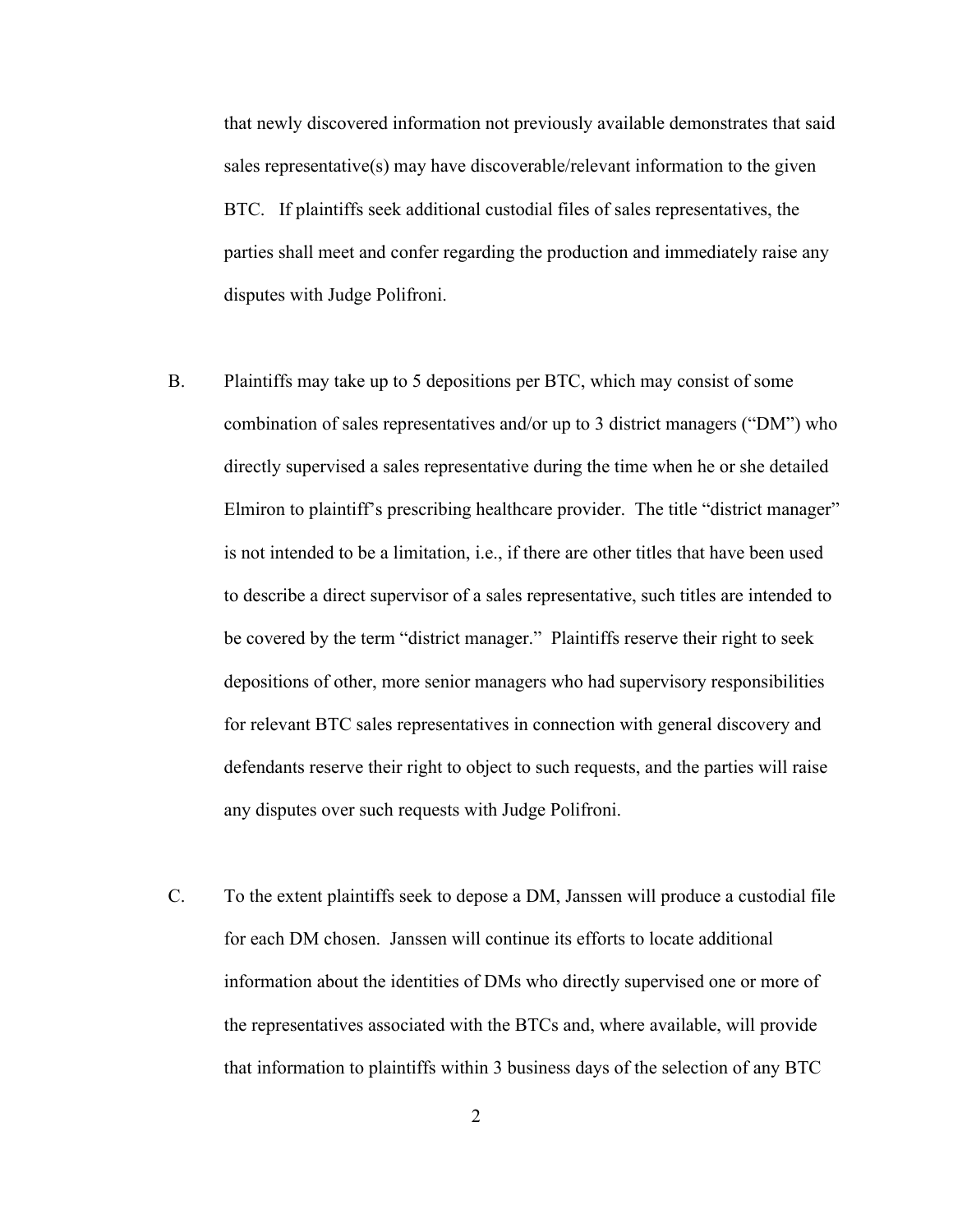so that plaintiffs can specify the DM(s) they wish to depose pursuant to subsection B. Janssen will make best efforts to produce the custodial file for the DM(s) chosen by plaintiffs within 2 weeks of plaintiffs' selection. If additional time is required for such production, Janssen shall let plaintiffs know.

# **III. SCHEDULE FOR BELLWETHER DISCOVERY AND TRIAL CASES (as amended from CMO 17) 1**

# A. The Bellwether schedule is amended as follows:

| April 18, 2022 | Each side picks 1 case out of the pool of 20 to serve as one of the three<br>Bellwether finalist trial cases.                                                                                                                                                                                                                                                                                                                                                                                                                                                                                                     |
|----------------|-------------------------------------------------------------------------------------------------------------------------------------------------------------------------------------------------------------------------------------------------------------------------------------------------------------------------------------------------------------------------------------------------------------------------------------------------------------------------------------------------------------------------------------------------------------------------------------------------------------------|
| April 19, 2022 | Each side submits letter-briefs to the Court at 6pm Eastern (simultaneous<br>submissions) so the Court can pick the $3rd$ case. These letter-briefs should<br>advance what case(s) are most representative to be the $3rd$ case. Letter-briefs<br>should be no longer than 10 pages.                                                                                                                                                                                                                                                                                                                              |
| April 22, 2022 | Each side to submit rebuttal/response to other side's picks by April 22, 2022, at<br>6pm eastern (simultaneous submissions). Letter-briefs should be no longer than<br>10 pages. Parties are encouraged to meet and confer and come to an agreement<br>on the third case, before and during the pendency of the letter-briefing.                                                                                                                                                                                                                                                                                  |
| April 25, 2022 | The Court to select finalist ( $3rd$ case) by April 25, 2022. The parties have agreed<br>that any deadlines for the final/third case will be extended and if Court takes<br>longer to select, the deadlines will be extended accordingly.                                                                                                                                                                                                                                                                                                                                                                         |
| May 26, 2022   | Deadline for Plaintiffs to serve expert reports in each of the three (3) Bellwether<br>Trial cases.                                                                                                                                                                                                                                                                                                                                                                                                                                                                                                               |
| June 30, 2022  | Deadline for Defendants to serve expert reports in each of the three (3) Bellwether<br>Trial cases.                                                                                                                                                                                                                                                                                                                                                                                                                                                                                                               |
| July 11, 2022  | Deadline for Plaintiffs to serve rebuttal expert reports in each of the three (3)<br>Bellwether Trial cases. Expert depositions shall not commence until all reports<br>have been tendered, although if a given expert does not intend to serve a rebuttal<br>report, the parties may start the depositions after July 1, 2022. For each medical<br>or scientific discipline, the parties shall endeavor to schedule the deposition for<br>the Plaintiff's expert in said discipline first, with a deposition of the corresponding<br>Defendants' expert, if any, to follow no sooner than forty-eight (48) hours |

<sup>&</sup>lt;sup>1</sup> The deadlines in this Section will apply only to those cases selected as Bellwether Trial Cases.